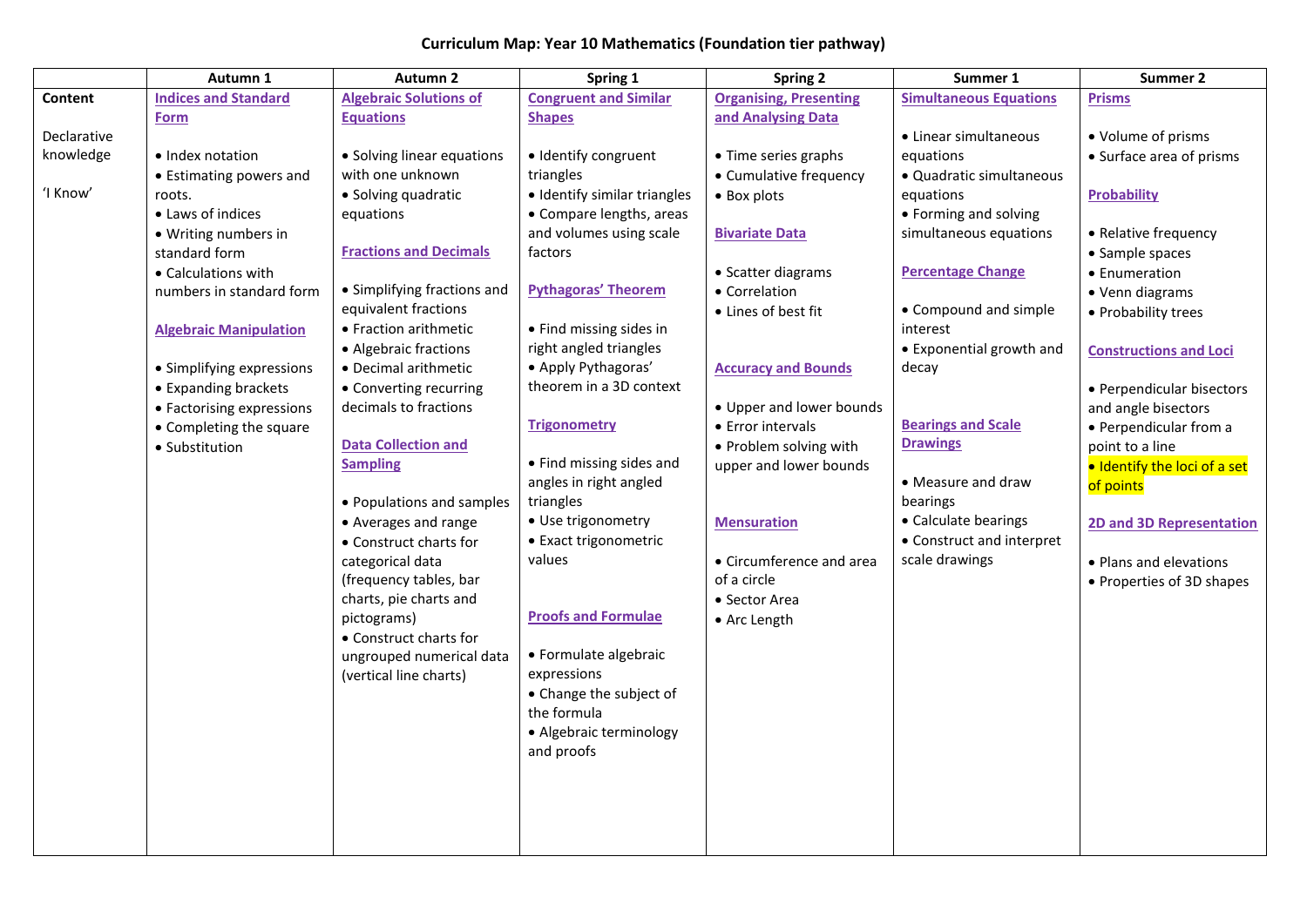| <b>Skills</b> | <b>Indices and Standard</b>   | <b>Algebraic Solutions of</b> | <b>Congruent and Similar</b>                   | <b>Organising, Presenting</b> | <b>Simultaneous Equations</b> | <b>Prisms</b>                       |
|---------------|-------------------------------|-------------------------------|------------------------------------------------|-------------------------------|-------------------------------|-------------------------------------|
|               | <b>Form</b>                   | <b>Equations</b>              | <b>Shapes</b>                                  | and Analysing Data            |                               |                                     |
| Procedural    |                               |                               |                                                |                               | • Manipulate and solve        | • Calculate the surface             |
| Knowledge     | · Write numbers using         | • Solve linear equations in   | • Prove two triangles are                      | • Design tables to classify   | algebraically two linear      | area and volume of any              |
|               | index notation                | one unknown                   | congruent using the cases                      | data                          | simultaneous equations in     | prism including cylinders           |
| 'I know how   | • Use negative indices to     | • Solve linear equations      | SSS, ASA, SAS and RHS                          | • Define the population in    | two variables                 | • Apply knowledge of                |
| to'           | represent reciprocals         | with the unknown on both      | • Apply congruent                              | a sample and understand       | • Set up and solve            | surface area and volume             |
|               | • Use fractional indices to   | sides (including with         | triangles in calculations                      | the difference between        | simultaneous equations in     | to solve a variety of               |
|               | represent roots               | brackets and fractions)       | and simple proofs                              | population and sample         | mathematical and non-         | problems                            |
|               | • Estimate powers and         | • Set up and solve linear     |                                                | • Understand what is          | mathematical contexts         |                                     |
|               | roots                         | equations in mathematical     | · Identify and prove that                      | meant by simple random        |                               | <b>Probability</b>                  |
|               | • Apply the rules of          | and non-mathematical          | two triangles are similar                      | sampling and stratified       | <b>Percentage Change</b>      |                                     |
|               | indices                       | contexts                      |                                                | sampling                      |                               | $\bullet$ Use the 0 - 1 probability |
|               | • Interpret and order         | • Solve quadratic             | • Compare lengths, areas                       |                               | • Calculate simple            | scale as a measure of               |
|               | numbers expressed in          | equations through             | and volumes using ratio                        | • Interpret and construct     | interest, for instance in     | likelihood of random                |
|               | standard form                 | factorising                   | notation and scale factors                     | line graphs for time series   | financial contexts            | events                              |
|               | • Convert numbers to and      |                               | • Apply similarity to                          | data and identify trends      | · Solve problems step-by-     | • Analyse and calculate             |
|               | from standard form.           | <b>Fractions and Decimals</b> | calculate unknown lengths                      | such as seasonal variations   | step involving multipliers    | the relative frequency of           |
|               | • Use a calculator to         |                               | in similar figures                             |                               | over a given interval for     | outcomes                            |
|               | perform calculations with     | • Recognise and use           |                                                |                               | compound interest and         | • Use relative frequency            |
|               | numbers in standard form      | equivalence between           | <b>Pythagoras' Theorem</b>                     | <b>Bivariate Data</b>         | depreciation                  | as an estimate of                   |
|               | • Add, subtract, multiply     | fractions and mixed           |                                                |                               |                               | probability                         |
|               | and divide numbers in         | numbers                       | • Apply Pythagoras'                            | • Plot and interpret          | <b>Bearings and Scale</b>     | • Use tables and grids to           |
|               | standard form without a       | • Add, subtract, multiply     | theorem                                        | scatter diagrams for          | <b>Drawings</b>               | list the outcomes of single         |
|               | calculator                    | and divide simple fractions   | $(a^{2} + b^{2} = c^{2})$ to find              | bivariate data                |                               | events and to calculate             |
|               |                               | including mixed numbers       | lengths in right angled                        | • Recognise and interpret     | • Understand how to           | theoretical probabilities           |
|               | <b>Algebraic Manipulation</b> | and negative fractions        | triangles                                      | correlation within the        | measure and construct         | • Use systematic listing            |
|               |                               | • Calculate a fraction of a   |                                                | context of the variables      | bearings                      | strategies                          |
|               | • Simplify algebraic          | quantity including with       | <b>Trigonometry</b>                            | • Draw a line of best fit by  | • Understand how to work      | · Use a two-circle Venn             |
|               | expressions by expanding      | fractions greater than 1      |                                                | eye and use it to make        | out bearings either from a    | diagram to enumerate                |
|               | a simple bracket              | • Express a simple fraction   | • Know and apply                               | predictions                   | given diagram or from a       | sets and use this to                |
|               | • Expand products of two      | as a terminating decimal      | trigonometric ratios to                        | • Interpolate and             | worded problem                | calculate related                   |
|               | binomials                     | or vice versa                 | find angles and lengths in                     | extrapolate from given        | • Use trigonometry and        | probabilities                       |
|               | • Factorise by taking out     | · Use division to convert a   | right angled triangles.                        | data                          | bearings to solve             | • Use simple set notation           |
|               | common factors                | simple fraction to a          | • Know exact values of sin                     | · Identify an outlier on a    | problems                      | to describe simple sets of          |
|               | • Factorise quadratic         | decimal                       | $\theta$ , cos $\theta$ and tan $\theta$ where | scatter diagram               | • Use the scale of a map      | numbers or objects                  |
|               | expressions where the         | • Add, subtract and           | $\theta$ = 0°, 30°, 45°, 60° or 90°            |                               | and work with bearings        | • Use tree diagrams to              |
|               | coefficient of $x^2$ is 1     | multiply decimals             |                                                |                               | • Construct and interpret     | enumerate sets and to               |
|               | • Substitute positive or      | including decimals that are   |                                                |                               | scale drawings                | record probabilities of             |
|               | negative numbers into         | negative                      |                                                |                               |                               | successive events                   |
|               | simple and complex            | · Divide a decimal by a       |                                                |                               |                               | • Use the addition law for          |
|               | formulae.                     | whole number or by            |                                                |                               |                               | mutually exclusive events           |
|               |                               | another decimal without       |                                                |                               |                               |                                     |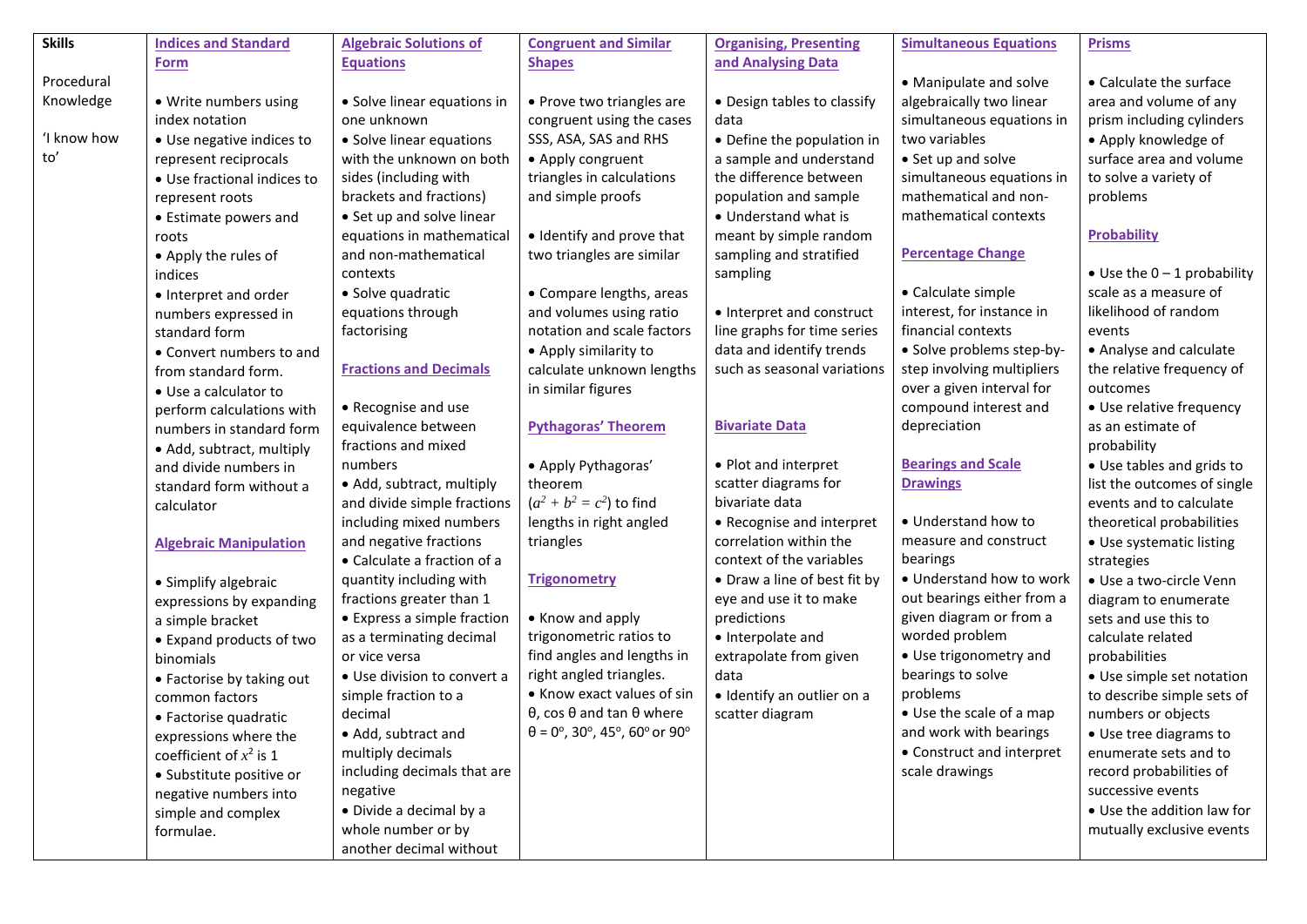|                   |                                            | using a calculator                                                                                                                                                                                                                                                                                                                                                                                                                                                      | <b>Proofs and Formulae</b>                                                                                                                                                                      | <b>Accuracy and Bounds</b>                                                                                                                                                                                                                                                                                                                                                                                                                                                                                                                                     |                               | <b>Constructions and Loci</b>                                                                                                                                                                                                                                                                                                                                                                                                                                                                                                                                                                                                       |
|-------------------|--------------------------------------------|-------------------------------------------------------------------------------------------------------------------------------------------------------------------------------------------------------------------------------------------------------------------------------------------------------------------------------------------------------------------------------------------------------------------------------------------------------------------------|-------------------------------------------------------------------------------------------------------------------------------------------------------------------------------------------------|----------------------------------------------------------------------------------------------------------------------------------------------------------------------------------------------------------------------------------------------------------------------------------------------------------------------------------------------------------------------------------------------------------------------------------------------------------------------------------------------------------------------------------------------------------------|-------------------------------|-------------------------------------------------------------------------------------------------------------------------------------------------------------------------------------------------------------------------------------------------------------------------------------------------------------------------------------------------------------------------------------------------------------------------------------------------------------------------------------------------------------------------------------------------------------------------------------------------------------------------------------|
|                   |                                            | <b>Averages and Charts</b><br>• Calculate the mean,<br>mode, median and range<br>from ungrouped data<br>• Calculate estimates of<br>mean, mode and range<br>from grouped data<br>• Interpret and construct<br>frequency tables, bar<br>charts, pie charts and<br>pictograms for categorical<br>data<br>• Interpret and construct<br>vertical line charts for<br>ungrouped, discrete<br>numerical data<br>• Interpret multiple bar<br>charts and composite bar<br>charts | • Recognise the distinction<br>between an equation and<br>an identity<br>• Use algebra to construct<br>arguments<br>• Change the subject of<br>formulae, where the<br>subject only appears once | • Use inequality notation<br>to write down an error<br>interval for a number or<br>measurement rounded or<br>truncated to a given<br>degree of accuracy<br>• Calculate the upper and<br>lower bounds of<br>calculations<br>• Understand the<br>difference between the<br>bounds of discrete data<br>and continuous data<br><b>Mensuration</b><br>• Find the circumference<br>and area of a circle<br>• Find the arc length of a<br>sector<br>• Find the area of a sector<br>• Find the radius/diameter<br>of a circle given the arc<br>length/area of a sector |                               | • Use construct to find the<br>midpoint of a line segment<br>• Construct the<br>perpendicular bisector of<br>a line segment<br>• Construct the bisector of<br>an angle<br>• Construct the<br>perpendicular from a<br>point to a line<br>• Construct the<br>perpendicular to a line at a<br>point<br>• Apply constructions<br>using ruler and compasses<br>to identify the loci of<br>points, including for real<br>world problems<br>2D and 3D<br><b>Representations</b><br>• Use geometric terms to<br>describe 2D and 3D shapes<br>• Represent solids using<br>plans and elevations<br>• Draw solids from plans<br>and elevations |
| <b>Strategies</b> | <b>Indices and Standard</b><br><b>Form</b> | <b>Algebraic Solutions of</b><br><b>Equations</b>                                                                                                                                                                                                                                                                                                                                                                                                                       | <b>Congruent and Similar</b><br><b>Shapes</b>                                                                                                                                                   | <b>Organising, Presenting</b><br>and Analysing Data                                                                                                                                                                                                                                                                                                                                                                                                                                                                                                            | <b>Simultaneous Equations</b> | <b>Prisms</b>                                                                                                                                                                                                                                                                                                                                                                                                                                                                                                                                                                                                                       |
| Conditional       |                                            |                                                                                                                                                                                                                                                                                                                                                                                                                                                                         |                                                                                                                                                                                                 |                                                                                                                                                                                                                                                                                                                                                                                                                                                                                                                                                                | • Know when to set up         | • Make deductions and                                                                                                                                                                                                                                                                                                                                                                                                                                                                                                                                                                                                               |
| Knowledge         | • Apply the correct rules                  | • Construct a chain of                                                                                                                                                                                                                                                                                                                                                                                                                                                  | • Know when to explain                                                                                                                                                                          | · Design appropriate                                                                                                                                                                                                                                                                                                                                                                                                                                                                                                                                           | and solve simultaneous        | inferences and draw                                                                                                                                                                                                                                                                                                                                                                                                                                                                                                                                                                                                                 |
|                   | of indices                                 | reasoning to justify the                                                                                                                                                                                                                                                                                                                                                                                                                                                | with reasoning whether                                                                                                                                                                          | tables to analyse data                                                                                                                                                                                                                                                                                                                                                                                                                                                                                                                                         | equations in two variables    | conclusions regarding                                                                                                                                                                                                                                                                                                                                                                                                                                                                                                                                                                                                               |
| I know when       | • When and how to use                      | solution to an equation                                                                                                                                                                                                                                                                                                                                                                                                                                                 | shapes are congruent or                                                                                                                                                                         | · Infer properties of                                                                                                                                                                                                                                                                                                                                                                                                                                                                                                                                          | • Know when and how to        | re-shaping solids assuming                                                                                                                                                                                                                                                                                                                                                                                                                                                                                                                                                                                                          |
| to′               | fractional and negative                    | • Solve area, volume and                                                                                                                                                                                                                                                                                                                                                                                                                                                | similar                                                                                                                                                                                         | populations and                                                                                                                                                                                                                                                                                                                                                                                                                                                                                                                                                | manipulate one or both        | no loss of volume                                                                                                                                                                                                                                                                                                                                                                                                                                                                                                                                                                                                                   |
|                   | indices                                    | kinematics problems given                                                                                                                                                                                                                                                                                                                                                                                                                                               | • Use similar shapes to                                                                                                                                                                         | distributions from a                                                                                                                                                                                                                                                                                                                                                                                                                                                                                                                                           | simultaneous equations in     | • Given the volume or                                                                                                                                                                                                                                                                                                                                                                                                                                                                                                                                                                                                               |
|                   | • Know what methods to                     | in worded form or                                                                                                                                                                                                                                                                                                                                                                                                                                                       | translate non-                                                                                                                                                                                  | sample                                                                                                                                                                                                                                                                                                                                                                                                                                                                                                                                                         | order to solve a problem      | surface area, work                                                                                                                                                                                                                                                                                                                                                                                                                                                                                                                                                                                                                  |
|                   | follow when adding,                        | diagrammatic contexts                                                                                                                                                                                                                                                                                                                                                                                                                                                   | mathematical contexts                                                                                                                                                                           | • Show clear chains of                                                                                                                                                                                                                                                                                                                                                                                                                                                                                                                                         | • Construct clear chains of   | backwards to find an                                                                                                                                                                                                                                                                                                                                                                                                                                                                                                                                                                                                                |
|                   | subtracting, multiplying                   | • Know when it is                                                                                                                                                                                                                                                                                                                                                                                                                                                       | into problems that can be                                                                                                                                                                       | reasoning to present                                                                                                                                                                                                                                                                                                                                                                                                                                                                                                                                           | reasoning to solve            | unknown                                                                                                                                                                                                                                                                                                                                                                                                                                                                                                                                                                                                                             |
|                   | and dividing with numbers                  | appropriate to solve                                                                                                                                                                                                                                                                                                                                                                                                                                                    | analysed mathematically                                                                                                                                                                         | statistical arguments                                                                                                                                                                                                                                                                                                                                                                                                                                                                                                                                          | simultaneous equations        | radius/diameter/height                                                                                                                                                                                                                                                                                                                                                                                                                                                                                                                                                                                                              |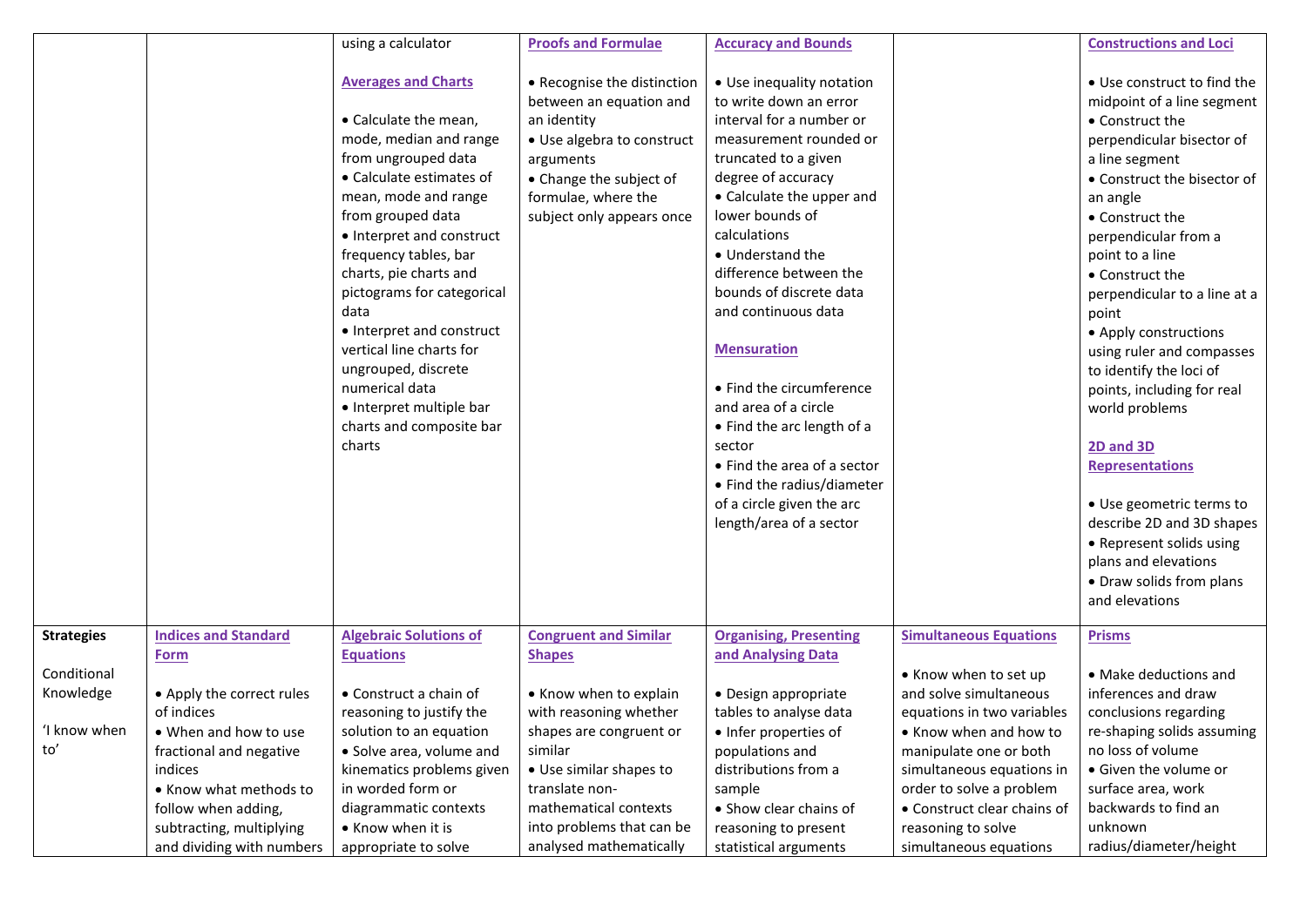| in standard form              | quadratic equations           |                             |                             | and interpret the answers, |                               |
|-------------------------------|-------------------------------|-----------------------------|-----------------------------|----------------------------|-------------------------------|
| • Know when to apply the      | through factorisation or      | <b>Pythagoras' Theorem</b>  | <b>Bivariate Data</b>       | with justification.        | Probability                   |
| appropriate rules of          | completing the square or      |                             |                             |                            |                               |
| arithmetic when               | using the quadratic           | • Know whether to add or    | · Make deductions,          | <b>Percentage Change</b>   | • Know when to use            |
| answering problem solving     | formula                       | subtract the squares of     | inferences and draw         |                            | different terminology and     |
| and worded questions          |                               | the sides                   | conclusions taking care to  | • Express the effect of    | mathematical vocabulary       |
| involving standard form       | <b>Fractions and Decimals</b> | • From the three side       | recognise the limitations   | successive growth and      | when working through          |
|                               |                               | lengths of a triangle, make | of those findings           | decay as an overall        | probability problems          |
| <b>Algebraic Manipulation</b> | • Use fractions and           | a deduction about           | • Extrapolate and           | percentage change          | • Apply Venn diagrams         |
|                               | decimals in a series of       | whether a triangle          | interpolate data using a    | • Apply either simple or   | and tree diagrams to solve    |
| • Understand the              | mathematical processes        | contains a right angle      | line of best fit and be     | compound interest to a     | probability problems in a     |
| difference between            | • Know when it is more        |                             | aware of the limitations of | problem                    | variety of mathematical       |
| expanding double              | appropriate to leave          | • Make and use              | these techniques            |                            | and non-mathematical          |
| brackets and expanding        | answers in either fraction    | connections between         | • Interpret results in the  | <b>Bearings and Scale</b>  | contexts                      |
| single brackets               | or decimal form.              | similar and congruent       | context of a given problem  | <b>Drawings</b>            |                               |
| • Understand how to fully     |                               | triangles, units of         |                             |                            | <b>Constructions and Loci</b> |
| factorise an expression       | <b>Averages and Charts</b>    | measurement, error          | <b>Accuracy and Bounds</b>  | • Know when to draw a      |                               |
| • Understand when an          |                               | intervals and bounds,       |                             | diagram to help solve a    | • Justify loci using clear    |
| expression will be            | • Recognise graphical         | estimation and rounding     | • Know when your answer     | problem involving          | mathematical reasoning.       |
| factorised into two           | misrepresentation, for        |                             | must be an integer          | bearings                   | • Know when to solve          |
| brackets rather than one      | instance through incorrect    | <b>Trigonometry</b>         | dependent on whether        | • Make connections         | problems using                |
|                               | scales or labels              |                             | the data is discrete or     | between different parts of | constructions, and how to     |
|                               |                               | · Identify when to use the  | continuous                  | mathematics, for instance  | determine which               |
|                               |                               | correct trigonometric ratio | • Know when to use either   | using ratios and           | construction is the most      |
|                               |                               | • By considering the three  | the upper or lower bound    | converting units           | appropriate to use            |
|                               |                               | sides of a triangle, make   | dependent on the context    |                            |                               |
|                               |                               | deductions about whether    | of the question             |                            | 2D and 3D                     |
|                               |                               | a triangle includes all     |                             |                            | <b>Representations</b>        |
|                               |                               | acute angles or one right-  | <b>Mensuration</b>          |                            |                               |
|                               |                               | angle or one obtuse angle   | • Present arguments and     |                            | • Know when to apply          |
|                               |                               | • Know and when it is       | proofs to solve problems    |                            | correct terminology to 2D     |
|                               |                               | most sensible to apply      | giving answers in terms of  |                            | and 3D shapes                 |
|                               |                               | either trigonometry or      | рi                          |                            |                               |
|                               |                               | Pythagoras' theorem         | • Given the                 |                            |                               |
|                               |                               |                             | area/circumference, work    |                            |                               |
|                               |                               | <b>Proofs and Formulae</b>  | backwards to find an        |                            |                               |
|                               |                               |                             | unknown radius/diameter     |                            |                               |
|                               |                               | • Understand how to         |                             |                            |                               |
|                               |                               | rearrange formulae and      |                             |                            |                               |
|                               |                               | when taking a factor of     |                             |                            |                               |
|                               |                               | the subject is necessary.   |                             |                            |                               |
|                               |                               |                             |                             |                            |                               |
|                               |                               |                             |                             |                            |                               |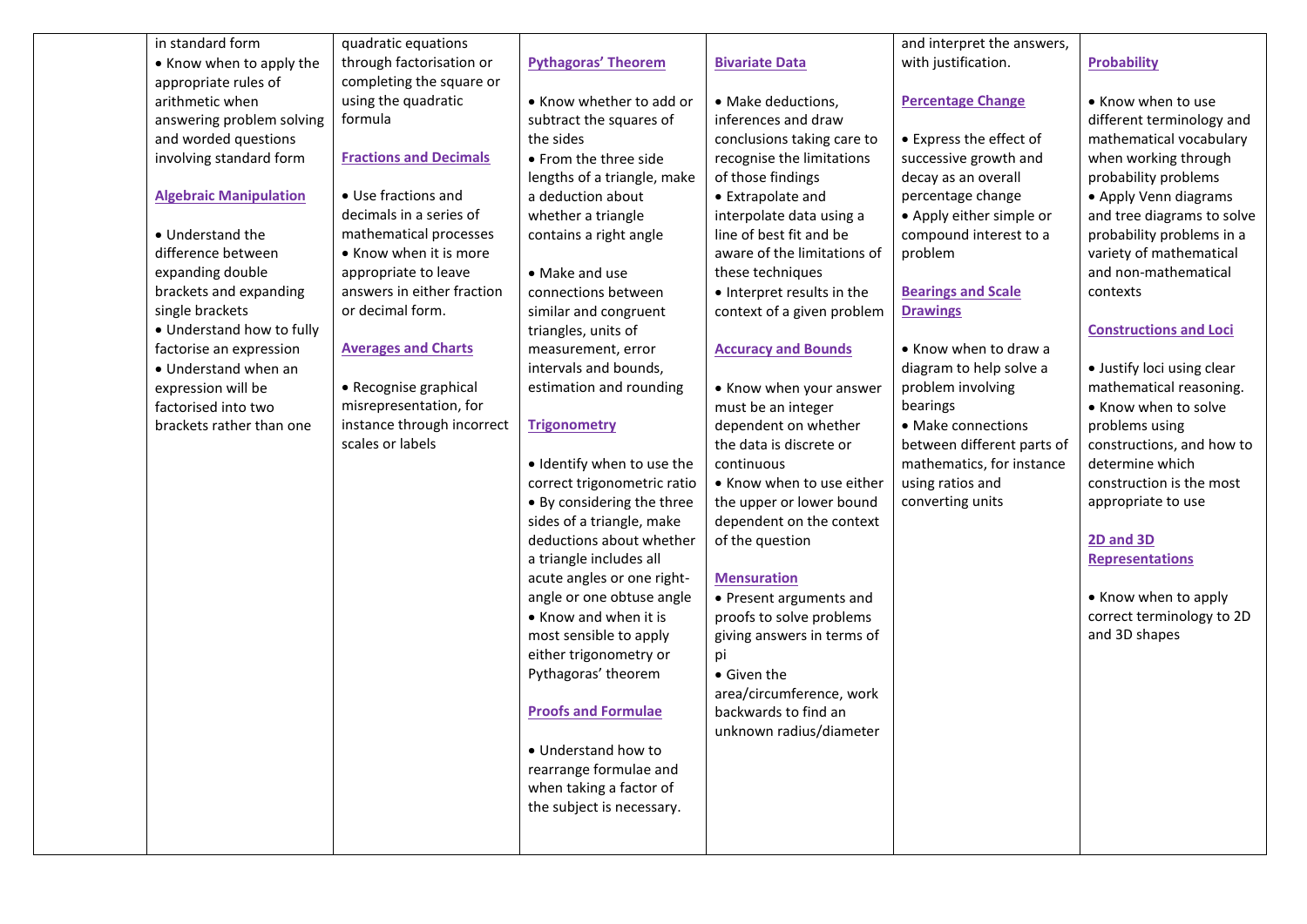| and Analysing Data<br><b>Equations</b><br><b>Shapes</b><br>Form<br>1)<br>1) Solve the following<br>simultaneous equations:<br>1) Solve $5x + 4 = 2x + 5$<br>1) Write 0.000809 in<br>1) Calculate missing length<br>Parker wants to take a<br>⊸-4ന<br>standard form.<br>2) By factorising, solve<br>random sample of people<br>$4x + 3y = 20$<br>DE.<br>$x^2 - 2x - 6 = 2$ .<br>who live in his street.<br>$3x + 5y = 24$<br>3) Tom is 5 years older<br>Explain what is meant by a<br>2) Leaving your answer in<br>Not drawn accurately<br>10 <sub>m</sub><br>standard form, work out<br>than Ben. Sam is double<br>random sample and<br>2) Two numbers have a<br>8cm<br>$(3.6 \times 10^3) \div (9 \times 10^{-3}).$<br>Ben's age. The sum of<br>describe a sampling<br>sum of 20 and a difference<br>their ages is 74. How old is<br>method which Parker<br>of 8. By forming and<br>4cm<br>3) The distance of the<br>Tom?<br>solving two equations,<br>could use.<br>moon to the Earth is<br>find the values of the two<br>384,000 km. The speed of<br><b>Fractions and Decimals</b><br>numbers.<br>For the cylinder above,<br><b>Bivariate Data</b><br>2) DEF is an equilateral<br>light is 2.998 x 10 <sup>8</sup> m/s.<br>find a) its volume,<br>triangle.<br>1) 0.06 x 0.4<br>Work out how long it will<br>a) Plot a scatter graph for<br>b) its surface area.<br>$2) 0.048 \div 0.006$<br>take light to travel from<br><b>Percentage Change</b><br>3) Find $\frac{5}{4}$ of £64<br>b) Identify the outlier from<br>the moon to Earth.<br>1) A car depreciates in<br><b>Probability</b><br>your scatter graph.<br>4) In a class, $\frac{3}{5}$ of students<br>c) Draw a line of best fit<br>value by 3.2% each year<br><b>Algebraic Manipulation</b><br>are girls. Of these girls, $\frac{2}{3}$<br>onto your scatter graph.<br>for 6 years. The car is<br>1) Laura observed 20 cars<br>1) Expand and simplify<br>d) Estimate  from your<br>valued at £4000 at the end<br>and found that 3 of them<br>wear glasses. What<br>line of best fit. Does this<br>of the 6 <sup>th</sup> year. How much<br>$(2x+3)(x-1)$<br>were blue. Based on this<br>fraction of the class are<br>G lies on EF.<br>seem reliable?<br>did it cost originally?<br>evidence, if Laura were to<br>girls who wear glasses?<br>DG is perpendicular to FE.<br>2) Factorise $x^2$ – 16.<br>observe another 100 cars,<br>Prove DFG is congruent to<br>2) Paul has two options<br>how many of them would<br><b>Averages and Charts</b><br>DEG.<br>3) Write an expression for<br>for his savings. Either he<br>she expect not to be blue?<br><b>Accuracy and Bounds</b><br>the area of the following<br>can put it in a compound<br>1) Find an estimate for the<br>1) A length has been<br>interest account of 4.2%<br>2) At a restaurant there<br>shape:<br>mean:<br>recorded as 4.5cm correct<br>are 3 options for starter, 3<br>per annum, or a simple<br><b>Pythagoras' Theorem</b><br>for a main course and 4<br>Frequency<br>to the nearest mm.<br>Height, $h$ (cm)<br>interest account of 5% per<br>annum. Where should<br>for dessert. Sam would<br>Represent this in an error<br>$150 < h \leq 160$<br>14<br>Find length BC.<br>like a 2-course meal. How<br>interval.<br>Paul invest his savings if<br>$160 < h \le 170$<br>50<br>he wants to withdraw his<br>many possible meal<br>$2x-3$<br>Not drawn accurately<br>combinations does he<br>2) A car is travelling at 50<br>money in 4 years' time?<br>$170 < h \le 175$<br>32<br>20cm<br>mph (correct to the<br>have?<br>6cm<br>$175 < h \le 180$<br>19<br>nearest 10 mph) for 3<br><b>Bearings and Scale</b><br>hours (correct to the<br><b>Drawings</b><br>3) Paul asked the 30<br>$180 < h \le 190$<br>8<br>students in his class<br>nearest hour). What is the<br>shortest distance the car<br>1) The bearing of a ship<br>whether they liked tea and<br>2) The mean of 4 numbers<br>could have travelled?<br>from a lighthouse is 055°.<br>coffee. 10 said they liked<br>is 10. Three of the<br>Work out the bearing of<br>tea, 15 said they liked<br>numbers are 4, 10 and 19.<br>the lighthouse from the<br>coffee and 12 said they<br>Find the value of the final | <b>Key Questions</b> | <b>Indices and Standard</b> | <b>Algebraic Solutions of</b> | <b>Congruent and Similar</b> | <b>Organising, Presenting</b> | <b>Simultaneous Equations</b> | <b>Prisms</b>  |
|--------------------------------------------------------------------------------------------------------------------------------------------------------------------------------------------------------------------------------------------------------------------------------------------------------------------------------------------------------------------------------------------------------------------------------------------------------------------------------------------------------------------------------------------------------------------------------------------------------------------------------------------------------------------------------------------------------------------------------------------------------------------------------------------------------------------------------------------------------------------------------------------------------------------------------------------------------------------------------------------------------------------------------------------------------------------------------------------------------------------------------------------------------------------------------------------------------------------------------------------------------------------------------------------------------------------------------------------------------------------------------------------------------------------------------------------------------------------------------------------------------------------------------------------------------------------------------------------------------------------------------------------------------------------------------------------------------------------------------------------------------------------------------------------------------------------------------------------------------------------------------------------------------------------------------------------------------------------------------------------------------------------------------------------------------------------------------------------------------------------------------------------------------------------------------------------------------------------------------------------------------------------------------------------------------------------------------------------------------------------------------------------------------------------------------------------------------------------------------------------------------------------------------------------------------------------------------------------------------------------------------------------------------------------------------------------------------------------------------------------------------------------------------------------------------------------------------------------------------------------------------------------------------------------------------------------------------------------------------------------------------------------------------------------------------------------------------------------------------------------------------------------------------------------------------------------------------------------------------------------------------------------------------------------------------------------------------------------------------------------------------------------------------------------------------------------------------------------------------------------------------------------------------------------------------------------------------------------------------------------------------------------------------------------------------------------------------------------------------------------------------------------------------------------------------------------------------------------------------------------------------------------------------------------------------------------------------------------------------------------------------------------------------------------------------------------------------------------------------------------------------------------------------------------------------------------------------------|----------------------|-----------------------------|-------------------------------|------------------------------|-------------------------------|-------------------------------|----------------|
|                                                                                                                                                                                                                                                                                                                                                                                                                                                                                                                                                                                                                                                                                                                                                                                                                                                                                                                                                                                                                                                                                                                                                                                                                                                                                                                                                                                                                                                                                                                                                                                                                                                                                                                                                                                                                                                                                                                                                                                                                                                                                                                                                                                                                                                                                                                                                                                                                                                                                                                                                                                                                                                                                                                                                                                                                                                                                                                                                                                                                                                                                                                                                                                                                                                                                                                                                                                                                                                                                                                                                                                                                                                                                                                                                                                                                                                                                                                                                                                                                                                                                                                                                                                                              |                      |                             |                               |                              |                               |                               |                |
|                                                                                                                                                                                                                                                                                                                                                                                                                                                                                                                                                                                                                                                                                                                                                                                                                                                                                                                                                                                                                                                                                                                                                                                                                                                                                                                                                                                                                                                                                                                                                                                                                                                                                                                                                                                                                                                                                                                                                                                                                                                                                                                                                                                                                                                                                                                                                                                                                                                                                                                                                                                                                                                                                                                                                                                                                                                                                                                                                                                                                                                                                                                                                                                                                                                                                                                                                                                                                                                                                                                                                                                                                                                                                                                                                                                                                                                                                                                                                                                                                                                                                                                                                                                                              |                      |                             |                               |                              |                               |                               |                |
|                                                                                                                                                                                                                                                                                                                                                                                                                                                                                                                                                                                                                                                                                                                                                                                                                                                                                                                                                                                                                                                                                                                                                                                                                                                                                                                                                                                                                                                                                                                                                                                                                                                                                                                                                                                                                                                                                                                                                                                                                                                                                                                                                                                                                                                                                                                                                                                                                                                                                                                                                                                                                                                                                                                                                                                                                                                                                                                                                                                                                                                                                                                                                                                                                                                                                                                                                                                                                                                                                                                                                                                                                                                                                                                                                                                                                                                                                                                                                                                                                                                                                                                                                                                                              |                      |                             |                               |                              |                               |                               |                |
|                                                                                                                                                                                                                                                                                                                                                                                                                                                                                                                                                                                                                                                                                                                                                                                                                                                                                                                                                                                                                                                                                                                                                                                                                                                                                                                                                                                                                                                                                                                                                                                                                                                                                                                                                                                                                                                                                                                                                                                                                                                                                                                                                                                                                                                                                                                                                                                                                                                                                                                                                                                                                                                                                                                                                                                                                                                                                                                                                                                                                                                                                                                                                                                                                                                                                                                                                                                                                                                                                                                                                                                                                                                                                                                                                                                                                                                                                                                                                                                                                                                                                                                                                                                                              |                      |                             |                               |                              |                               |                               |                |
|                                                                                                                                                                                                                                                                                                                                                                                                                                                                                                                                                                                                                                                                                                                                                                                                                                                                                                                                                                                                                                                                                                                                                                                                                                                                                                                                                                                                                                                                                                                                                                                                                                                                                                                                                                                                                                                                                                                                                                                                                                                                                                                                                                                                                                                                                                                                                                                                                                                                                                                                                                                                                                                                                                                                                                                                                                                                                                                                                                                                                                                                                                                                                                                                                                                                                                                                                                                                                                                                                                                                                                                                                                                                                                                                                                                                                                                                                                                                                                                                                                                                                                                                                                                                              |                      |                             |                               |                              |                               |                               |                |
|                                                                                                                                                                                                                                                                                                                                                                                                                                                                                                                                                                                                                                                                                                                                                                                                                                                                                                                                                                                                                                                                                                                                                                                                                                                                                                                                                                                                                                                                                                                                                                                                                                                                                                                                                                                                                                                                                                                                                                                                                                                                                                                                                                                                                                                                                                                                                                                                                                                                                                                                                                                                                                                                                                                                                                                                                                                                                                                                                                                                                                                                                                                                                                                                                                                                                                                                                                                                                                                                                                                                                                                                                                                                                                                                                                                                                                                                                                                                                                                                                                                                                                                                                                                                              |                      |                             |                               |                              |                               |                               |                |
|                                                                                                                                                                                                                                                                                                                                                                                                                                                                                                                                                                                                                                                                                                                                                                                                                                                                                                                                                                                                                                                                                                                                                                                                                                                                                                                                                                                                                                                                                                                                                                                                                                                                                                                                                                                                                                                                                                                                                                                                                                                                                                                                                                                                                                                                                                                                                                                                                                                                                                                                                                                                                                                                                                                                                                                                                                                                                                                                                                                                                                                                                                                                                                                                                                                                                                                                                                                                                                                                                                                                                                                                                                                                                                                                                                                                                                                                                                                                                                                                                                                                                                                                                                                                              |                      |                             |                               |                              |                               |                               |                |
|                                                                                                                                                                                                                                                                                                                                                                                                                                                                                                                                                                                                                                                                                                                                                                                                                                                                                                                                                                                                                                                                                                                                                                                                                                                                                                                                                                                                                                                                                                                                                                                                                                                                                                                                                                                                                                                                                                                                                                                                                                                                                                                                                                                                                                                                                                                                                                                                                                                                                                                                                                                                                                                                                                                                                                                                                                                                                                                                                                                                                                                                                                                                                                                                                                                                                                                                                                                                                                                                                                                                                                                                                                                                                                                                                                                                                                                                                                                                                                                                                                                                                                                                                                                                              |                      |                             |                               |                              |                               |                               |                |
|                                                                                                                                                                                                                                                                                                                                                                                                                                                                                                                                                                                                                                                                                                                                                                                                                                                                                                                                                                                                                                                                                                                                                                                                                                                                                                                                                                                                                                                                                                                                                                                                                                                                                                                                                                                                                                                                                                                                                                                                                                                                                                                                                                                                                                                                                                                                                                                                                                                                                                                                                                                                                                                                                                                                                                                                                                                                                                                                                                                                                                                                                                                                                                                                                                                                                                                                                                                                                                                                                                                                                                                                                                                                                                                                                                                                                                                                                                                                                                                                                                                                                                                                                                                                              |                      |                             |                               |                              |                               |                               |                |
|                                                                                                                                                                                                                                                                                                                                                                                                                                                                                                                                                                                                                                                                                                                                                                                                                                                                                                                                                                                                                                                                                                                                                                                                                                                                                                                                                                                                                                                                                                                                                                                                                                                                                                                                                                                                                                                                                                                                                                                                                                                                                                                                                                                                                                                                                                                                                                                                                                                                                                                                                                                                                                                                                                                                                                                                                                                                                                                                                                                                                                                                                                                                                                                                                                                                                                                                                                                                                                                                                                                                                                                                                                                                                                                                                                                                                                                                                                                                                                                                                                                                                                                                                                                                              |                      |                             |                               |                              |                               |                               |                |
|                                                                                                                                                                                                                                                                                                                                                                                                                                                                                                                                                                                                                                                                                                                                                                                                                                                                                                                                                                                                                                                                                                                                                                                                                                                                                                                                                                                                                                                                                                                                                                                                                                                                                                                                                                                                                                                                                                                                                                                                                                                                                                                                                                                                                                                                                                                                                                                                                                                                                                                                                                                                                                                                                                                                                                                                                                                                                                                                                                                                                                                                                                                                                                                                                                                                                                                                                                                                                                                                                                                                                                                                                                                                                                                                                                                                                                                                                                                                                                                                                                                                                                                                                                                                              |                      |                             |                               |                              |                               |                               |                |
|                                                                                                                                                                                                                                                                                                                                                                                                                                                                                                                                                                                                                                                                                                                                                                                                                                                                                                                                                                                                                                                                                                                                                                                                                                                                                                                                                                                                                                                                                                                                                                                                                                                                                                                                                                                                                                                                                                                                                                                                                                                                                                                                                                                                                                                                                                                                                                                                                                                                                                                                                                                                                                                                                                                                                                                                                                                                                                                                                                                                                                                                                                                                                                                                                                                                                                                                                                                                                                                                                                                                                                                                                                                                                                                                                                                                                                                                                                                                                                                                                                                                                                                                                                                                              |                      |                             |                               |                              |                               |                               |                |
|                                                                                                                                                                                                                                                                                                                                                                                                                                                                                                                                                                                                                                                                                                                                                                                                                                                                                                                                                                                                                                                                                                                                                                                                                                                                                                                                                                                                                                                                                                                                                                                                                                                                                                                                                                                                                                                                                                                                                                                                                                                                                                                                                                                                                                                                                                                                                                                                                                                                                                                                                                                                                                                                                                                                                                                                                                                                                                                                                                                                                                                                                                                                                                                                                                                                                                                                                                                                                                                                                                                                                                                                                                                                                                                                                                                                                                                                                                                                                                                                                                                                                                                                                                                                              |                      |                             |                               |                              |                               |                               |                |
|                                                                                                                                                                                                                                                                                                                                                                                                                                                                                                                                                                                                                                                                                                                                                                                                                                                                                                                                                                                                                                                                                                                                                                                                                                                                                                                                                                                                                                                                                                                                                                                                                                                                                                                                                                                                                                                                                                                                                                                                                                                                                                                                                                                                                                                                                                                                                                                                                                                                                                                                                                                                                                                                                                                                                                                                                                                                                                                                                                                                                                                                                                                                                                                                                                                                                                                                                                                                                                                                                                                                                                                                                                                                                                                                                                                                                                                                                                                                                                                                                                                                                                                                                                                                              |                      |                             |                               |                              |                               |                               |                |
|                                                                                                                                                                                                                                                                                                                                                                                                                                                                                                                                                                                                                                                                                                                                                                                                                                                                                                                                                                                                                                                                                                                                                                                                                                                                                                                                                                                                                                                                                                                                                                                                                                                                                                                                                                                                                                                                                                                                                                                                                                                                                                                                                                                                                                                                                                                                                                                                                                                                                                                                                                                                                                                                                                                                                                                                                                                                                                                                                                                                                                                                                                                                                                                                                                                                                                                                                                                                                                                                                                                                                                                                                                                                                                                                                                                                                                                                                                                                                                                                                                                                                                                                                                                                              |                      |                             |                               |                              |                               |                               |                |
|                                                                                                                                                                                                                                                                                                                                                                                                                                                                                                                                                                                                                                                                                                                                                                                                                                                                                                                                                                                                                                                                                                                                                                                                                                                                                                                                                                                                                                                                                                                                                                                                                                                                                                                                                                                                                                                                                                                                                                                                                                                                                                                                                                                                                                                                                                                                                                                                                                                                                                                                                                                                                                                                                                                                                                                                                                                                                                                                                                                                                                                                                                                                                                                                                                                                                                                                                                                                                                                                                                                                                                                                                                                                                                                                                                                                                                                                                                                                                                                                                                                                                                                                                                                                              |                      |                             |                               |                              |                               |                               |                |
|                                                                                                                                                                                                                                                                                                                                                                                                                                                                                                                                                                                                                                                                                                                                                                                                                                                                                                                                                                                                                                                                                                                                                                                                                                                                                                                                                                                                                                                                                                                                                                                                                                                                                                                                                                                                                                                                                                                                                                                                                                                                                                                                                                                                                                                                                                                                                                                                                                                                                                                                                                                                                                                                                                                                                                                                                                                                                                                                                                                                                                                                                                                                                                                                                                                                                                                                                                                                                                                                                                                                                                                                                                                                                                                                                                                                                                                                                                                                                                                                                                                                                                                                                                                                              |                      |                             |                               |                              |                               |                               |                |
|                                                                                                                                                                                                                                                                                                                                                                                                                                                                                                                                                                                                                                                                                                                                                                                                                                                                                                                                                                                                                                                                                                                                                                                                                                                                                                                                                                                                                                                                                                                                                                                                                                                                                                                                                                                                                                                                                                                                                                                                                                                                                                                                                                                                                                                                                                                                                                                                                                                                                                                                                                                                                                                                                                                                                                                                                                                                                                                                                                                                                                                                                                                                                                                                                                                                                                                                                                                                                                                                                                                                                                                                                                                                                                                                                                                                                                                                                                                                                                                                                                                                                                                                                                                                              |                      |                             |                               |                              |                               |                               |                |
|                                                                                                                                                                                                                                                                                                                                                                                                                                                                                                                                                                                                                                                                                                                                                                                                                                                                                                                                                                                                                                                                                                                                                                                                                                                                                                                                                                                                                                                                                                                                                                                                                                                                                                                                                                                                                                                                                                                                                                                                                                                                                                                                                                                                                                                                                                                                                                                                                                                                                                                                                                                                                                                                                                                                                                                                                                                                                                                                                                                                                                                                                                                                                                                                                                                                                                                                                                                                                                                                                                                                                                                                                                                                                                                                                                                                                                                                                                                                                                                                                                                                                                                                                                                                              |                      |                             |                               |                              |                               |                               |                |
|                                                                                                                                                                                                                                                                                                                                                                                                                                                                                                                                                                                                                                                                                                                                                                                                                                                                                                                                                                                                                                                                                                                                                                                                                                                                                                                                                                                                                                                                                                                                                                                                                                                                                                                                                                                                                                                                                                                                                                                                                                                                                                                                                                                                                                                                                                                                                                                                                                                                                                                                                                                                                                                                                                                                                                                                                                                                                                                                                                                                                                                                                                                                                                                                                                                                                                                                                                                                                                                                                                                                                                                                                                                                                                                                                                                                                                                                                                                                                                                                                                                                                                                                                                                                              |                      |                             |                               |                              |                               |                               |                |
|                                                                                                                                                                                                                                                                                                                                                                                                                                                                                                                                                                                                                                                                                                                                                                                                                                                                                                                                                                                                                                                                                                                                                                                                                                                                                                                                                                                                                                                                                                                                                                                                                                                                                                                                                                                                                                                                                                                                                                                                                                                                                                                                                                                                                                                                                                                                                                                                                                                                                                                                                                                                                                                                                                                                                                                                                                                                                                                                                                                                                                                                                                                                                                                                                                                                                                                                                                                                                                                                                                                                                                                                                                                                                                                                                                                                                                                                                                                                                                                                                                                                                                                                                                                                              |                      |                             |                               |                              |                               |                               |                |
|                                                                                                                                                                                                                                                                                                                                                                                                                                                                                                                                                                                                                                                                                                                                                                                                                                                                                                                                                                                                                                                                                                                                                                                                                                                                                                                                                                                                                                                                                                                                                                                                                                                                                                                                                                                                                                                                                                                                                                                                                                                                                                                                                                                                                                                                                                                                                                                                                                                                                                                                                                                                                                                                                                                                                                                                                                                                                                                                                                                                                                                                                                                                                                                                                                                                                                                                                                                                                                                                                                                                                                                                                                                                                                                                                                                                                                                                                                                                                                                                                                                                                                                                                                                                              |                      |                             |                               |                              |                               |                               |                |
|                                                                                                                                                                                                                                                                                                                                                                                                                                                                                                                                                                                                                                                                                                                                                                                                                                                                                                                                                                                                                                                                                                                                                                                                                                                                                                                                                                                                                                                                                                                                                                                                                                                                                                                                                                                                                                                                                                                                                                                                                                                                                                                                                                                                                                                                                                                                                                                                                                                                                                                                                                                                                                                                                                                                                                                                                                                                                                                                                                                                                                                                                                                                                                                                                                                                                                                                                                                                                                                                                                                                                                                                                                                                                                                                                                                                                                                                                                                                                                                                                                                                                                                                                                                                              |                      |                             |                               |                              |                               |                               |                |
|                                                                                                                                                                                                                                                                                                                                                                                                                                                                                                                                                                                                                                                                                                                                                                                                                                                                                                                                                                                                                                                                                                                                                                                                                                                                                                                                                                                                                                                                                                                                                                                                                                                                                                                                                                                                                                                                                                                                                                                                                                                                                                                                                                                                                                                                                                                                                                                                                                                                                                                                                                                                                                                                                                                                                                                                                                                                                                                                                                                                                                                                                                                                                                                                                                                                                                                                                                                                                                                                                                                                                                                                                                                                                                                                                                                                                                                                                                                                                                                                                                                                                                                                                                                                              |                      |                             |                               |                              |                               |                               |                |
|                                                                                                                                                                                                                                                                                                                                                                                                                                                                                                                                                                                                                                                                                                                                                                                                                                                                                                                                                                                                                                                                                                                                                                                                                                                                                                                                                                                                                                                                                                                                                                                                                                                                                                                                                                                                                                                                                                                                                                                                                                                                                                                                                                                                                                                                                                                                                                                                                                                                                                                                                                                                                                                                                                                                                                                                                                                                                                                                                                                                                                                                                                                                                                                                                                                                                                                                                                                                                                                                                                                                                                                                                                                                                                                                                                                                                                                                                                                                                                                                                                                                                                                                                                                                              |                      |                             |                               |                              |                               |                               |                |
|                                                                                                                                                                                                                                                                                                                                                                                                                                                                                                                                                                                                                                                                                                                                                                                                                                                                                                                                                                                                                                                                                                                                                                                                                                                                                                                                                                                                                                                                                                                                                                                                                                                                                                                                                                                                                                                                                                                                                                                                                                                                                                                                                                                                                                                                                                                                                                                                                                                                                                                                                                                                                                                                                                                                                                                                                                                                                                                                                                                                                                                                                                                                                                                                                                                                                                                                                                                                                                                                                                                                                                                                                                                                                                                                                                                                                                                                                                                                                                                                                                                                                                                                                                                                              |                      |                             |                               |                              |                               |                               |                |
|                                                                                                                                                                                                                                                                                                                                                                                                                                                                                                                                                                                                                                                                                                                                                                                                                                                                                                                                                                                                                                                                                                                                                                                                                                                                                                                                                                                                                                                                                                                                                                                                                                                                                                                                                                                                                                                                                                                                                                                                                                                                                                                                                                                                                                                                                                                                                                                                                                                                                                                                                                                                                                                                                                                                                                                                                                                                                                                                                                                                                                                                                                                                                                                                                                                                                                                                                                                                                                                                                                                                                                                                                                                                                                                                                                                                                                                                                                                                                                                                                                                                                                                                                                                                              |                      |                             |                               |                              |                               |                               |                |
|                                                                                                                                                                                                                                                                                                                                                                                                                                                                                                                                                                                                                                                                                                                                                                                                                                                                                                                                                                                                                                                                                                                                                                                                                                                                                                                                                                                                                                                                                                                                                                                                                                                                                                                                                                                                                                                                                                                                                                                                                                                                                                                                                                                                                                                                                                                                                                                                                                                                                                                                                                                                                                                                                                                                                                                                                                                                                                                                                                                                                                                                                                                                                                                                                                                                                                                                                                                                                                                                                                                                                                                                                                                                                                                                                                                                                                                                                                                                                                                                                                                                                                                                                                                                              |                      |                             |                               |                              |                               |                               |                |
|                                                                                                                                                                                                                                                                                                                                                                                                                                                                                                                                                                                                                                                                                                                                                                                                                                                                                                                                                                                                                                                                                                                                                                                                                                                                                                                                                                                                                                                                                                                                                                                                                                                                                                                                                                                                                                                                                                                                                                                                                                                                                                                                                                                                                                                                                                                                                                                                                                                                                                                                                                                                                                                                                                                                                                                                                                                                                                                                                                                                                                                                                                                                                                                                                                                                                                                                                                                                                                                                                                                                                                                                                                                                                                                                                                                                                                                                                                                                                                                                                                                                                                                                                                                                              |                      |                             |                               |                              |                               |                               |                |
|                                                                                                                                                                                                                                                                                                                                                                                                                                                                                                                                                                                                                                                                                                                                                                                                                                                                                                                                                                                                                                                                                                                                                                                                                                                                                                                                                                                                                                                                                                                                                                                                                                                                                                                                                                                                                                                                                                                                                                                                                                                                                                                                                                                                                                                                                                                                                                                                                                                                                                                                                                                                                                                                                                                                                                                                                                                                                                                                                                                                                                                                                                                                                                                                                                                                                                                                                                                                                                                                                                                                                                                                                                                                                                                                                                                                                                                                                                                                                                                                                                                                                                                                                                                                              |                      |                             |                               |                              |                               |                               |                |
|                                                                                                                                                                                                                                                                                                                                                                                                                                                                                                                                                                                                                                                                                                                                                                                                                                                                                                                                                                                                                                                                                                                                                                                                                                                                                                                                                                                                                                                                                                                                                                                                                                                                                                                                                                                                                                                                                                                                                                                                                                                                                                                                                                                                                                                                                                                                                                                                                                                                                                                                                                                                                                                                                                                                                                                                                                                                                                                                                                                                                                                                                                                                                                                                                                                                                                                                                                                                                                                                                                                                                                                                                                                                                                                                                                                                                                                                                                                                                                                                                                                                                                                                                                                                              |                      |                             |                               |                              |                               |                               |                |
|                                                                                                                                                                                                                                                                                                                                                                                                                                                                                                                                                                                                                                                                                                                                                                                                                                                                                                                                                                                                                                                                                                                                                                                                                                                                                                                                                                                                                                                                                                                                                                                                                                                                                                                                                                                                                                                                                                                                                                                                                                                                                                                                                                                                                                                                                                                                                                                                                                                                                                                                                                                                                                                                                                                                                                                                                                                                                                                                                                                                                                                                                                                                                                                                                                                                                                                                                                                                                                                                                                                                                                                                                                                                                                                                                                                                                                                                                                                                                                                                                                                                                                                                                                                                              |                      |                             |                               |                              |                               |                               |                |
|                                                                                                                                                                                                                                                                                                                                                                                                                                                                                                                                                                                                                                                                                                                                                                                                                                                                                                                                                                                                                                                                                                                                                                                                                                                                                                                                                                                                                                                                                                                                                                                                                                                                                                                                                                                                                                                                                                                                                                                                                                                                                                                                                                                                                                                                                                                                                                                                                                                                                                                                                                                                                                                                                                                                                                                                                                                                                                                                                                                                                                                                                                                                                                                                                                                                                                                                                                                                                                                                                                                                                                                                                                                                                                                                                                                                                                                                                                                                                                                                                                                                                                                                                                                                              |                      |                             |                               |                              |                               |                               |                |
|                                                                                                                                                                                                                                                                                                                                                                                                                                                                                                                                                                                                                                                                                                                                                                                                                                                                                                                                                                                                                                                                                                                                                                                                                                                                                                                                                                                                                                                                                                                                                                                                                                                                                                                                                                                                                                                                                                                                                                                                                                                                                                                                                                                                                                                                                                                                                                                                                                                                                                                                                                                                                                                                                                                                                                                                                                                                                                                                                                                                                                                                                                                                                                                                                                                                                                                                                                                                                                                                                                                                                                                                                                                                                                                                                                                                                                                                                                                                                                                                                                                                                                                                                                                                              |                      |                             |                               |                              |                               |                               |                |
|                                                                                                                                                                                                                                                                                                                                                                                                                                                                                                                                                                                                                                                                                                                                                                                                                                                                                                                                                                                                                                                                                                                                                                                                                                                                                                                                                                                                                                                                                                                                                                                                                                                                                                                                                                                                                                                                                                                                                                                                                                                                                                                                                                                                                                                                                                                                                                                                                                                                                                                                                                                                                                                                                                                                                                                                                                                                                                                                                                                                                                                                                                                                                                                                                                                                                                                                                                                                                                                                                                                                                                                                                                                                                                                                                                                                                                                                                                                                                                                                                                                                                                                                                                                                              |                      |                             |                               |                              |                               |                               |                |
|                                                                                                                                                                                                                                                                                                                                                                                                                                                                                                                                                                                                                                                                                                                                                                                                                                                                                                                                                                                                                                                                                                                                                                                                                                                                                                                                                                                                                                                                                                                                                                                                                                                                                                                                                                                                                                                                                                                                                                                                                                                                                                                                                                                                                                                                                                                                                                                                                                                                                                                                                                                                                                                                                                                                                                                                                                                                                                                                                                                                                                                                                                                                                                                                                                                                                                                                                                                                                                                                                                                                                                                                                                                                                                                                                                                                                                                                                                                                                                                                                                                                                                                                                                                                              |                      |                             |                               |                              |                               |                               |                |
|                                                                                                                                                                                                                                                                                                                                                                                                                                                                                                                                                                                                                                                                                                                                                                                                                                                                                                                                                                                                                                                                                                                                                                                                                                                                                                                                                                                                                                                                                                                                                                                                                                                                                                                                                                                                                                                                                                                                                                                                                                                                                                                                                                                                                                                                                                                                                                                                                                                                                                                                                                                                                                                                                                                                                                                                                                                                                                                                                                                                                                                                                                                                                                                                                                                                                                                                                                                                                                                                                                                                                                                                                                                                                                                                                                                                                                                                                                                                                                                                                                                                                                                                                                                                              |                      |                             |                               |                              |                               |                               |                |
|                                                                                                                                                                                                                                                                                                                                                                                                                                                                                                                                                                                                                                                                                                                                                                                                                                                                                                                                                                                                                                                                                                                                                                                                                                                                                                                                                                                                                                                                                                                                                                                                                                                                                                                                                                                                                                                                                                                                                                                                                                                                                                                                                                                                                                                                                                                                                                                                                                                                                                                                                                                                                                                                                                                                                                                                                                                                                                                                                                                                                                                                                                                                                                                                                                                                                                                                                                                                                                                                                                                                                                                                                                                                                                                                                                                                                                                                                                                                                                                                                                                                                                                                                                                                              |                      |                             |                               |                              |                               |                               |                |
|                                                                                                                                                                                                                                                                                                                                                                                                                                                                                                                                                                                                                                                                                                                                                                                                                                                                                                                                                                                                                                                                                                                                                                                                                                                                                                                                                                                                                                                                                                                                                                                                                                                                                                                                                                                                                                                                                                                                                                                                                                                                                                                                                                                                                                                                                                                                                                                                                                                                                                                                                                                                                                                                                                                                                                                                                                                                                                                                                                                                                                                                                                                                                                                                                                                                                                                                                                                                                                                                                                                                                                                                                                                                                                                                                                                                                                                                                                                                                                                                                                                                                                                                                                                                              |                      |                             |                               |                              |                               |                               |                |
|                                                                                                                                                                                                                                                                                                                                                                                                                                                                                                                                                                                                                                                                                                                                                                                                                                                                                                                                                                                                                                                                                                                                                                                                                                                                                                                                                                                                                                                                                                                                                                                                                                                                                                                                                                                                                                                                                                                                                                                                                                                                                                                                                                                                                                                                                                                                                                                                                                                                                                                                                                                                                                                                                                                                                                                                                                                                                                                                                                                                                                                                                                                                                                                                                                                                                                                                                                                                                                                                                                                                                                                                                                                                                                                                                                                                                                                                                                                                                                                                                                                                                                                                                                                                              |                      |                             | number.                       |                              |                               | ship.                         | liked neither. |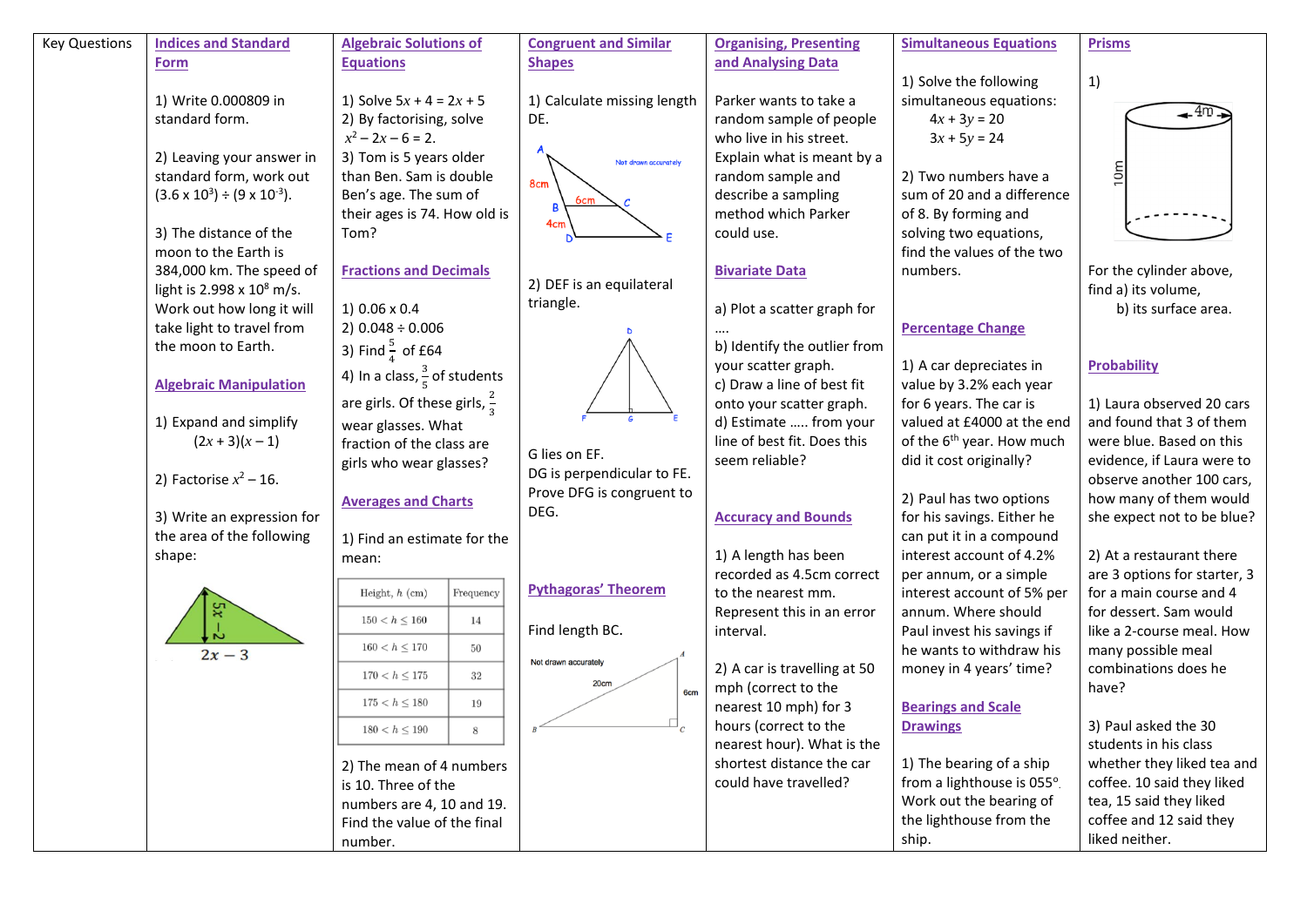|  |                            |                              |                                                  | What is the probability a                    |
|--|----------------------------|------------------------------|--------------------------------------------------|----------------------------------------------|
|  | <b>Trigonometry</b>        | <b>Mensuration</b>           | 2) From town B, town A is                        | student chosen at random                     |
|  | Find angle BAC.            | 1) The circumference of a    | 6 km due north and town<br>C is 4.5 km due east. | from the class likes both<br>tea and coffee? |
|  |                            | circle is 32 cm. What is the | Calculate the bearing of A                       |                                              |
|  | B                          | radius of the circle?        | from C.                                          |                                              |
|  |                            |                              |                                                  | <b>Constructions and Loci</b>                |
|  |                            | 2) Find the perimeter of     |                                                  |                                              |
|  | 13cm<br>12cm               | the sector below.            |                                                  | For the rectangle ABCD                       |
|  |                            |                              |                                                  | shown on your worksheet,                     |
|  |                            |                              |                                                  | find the region which is                     |
|  | C                          | $120^\circ$                  |                                                  | a) less than 3cm from B,                     |
|  |                            | $5 \text{ cm}$<br>5 cm       |                                                  | b) closer to B than C,                       |
|  |                            | $\circ$                      |                                                  | and                                          |
|  | <b>Proofs and Formulae</b> |                              |                                                  | c) closer to AB than to BC.                  |
|  |                            |                              |                                                  |                                              |
|  | Rearrange the formula      |                              |                                                  | <b>2D and 3D</b>                             |
|  | $y = (2x + 3)^2$           |                              |                                                  | <b>Representations</b>                       |
|  | to make $x$ the subject.   |                              |                                                  | 1) From the front                            |
|  |                            |                              |                                                  | elevation, side elevations                   |
|  |                            |                              |                                                  | and plan view of the                         |
|  |                            |                              |                                                  | shape, draw a sketch of                      |
|  |                            |                              |                                                  | the 3D shape.                                |
|  |                            |                              |                                                  |                                              |
|  |                            |                              |                                                  | 2) From an image of the                      |
|  |                            |                              |                                                  | 3D shape, draw the plans                     |
|  |                            |                              |                                                  | and elevations of the                        |
|  |                            |                              |                                                  | shape.                                       |
|  |                            |                              |                                                  |                                              |
|  |                            |                              |                                                  |                                              |
|  |                            |                              |                                                  |                                              |
|  |                            |                              |                                                  |                                              |
|  |                            |                              |                                                  |                                              |
|  |                            |                              |                                                  |                                              |
|  |                            |                              |                                                  |                                              |
|  |                            |                              |                                                  |                                              |
|  |                            |                              |                                                  |                                              |
|  |                            |                              |                                                  |                                              |
|  |                            |                              |                                                  |                                              |
|  |                            |                              |                                                  |                                              |
|  |                            |                              |                                                  |                                              |